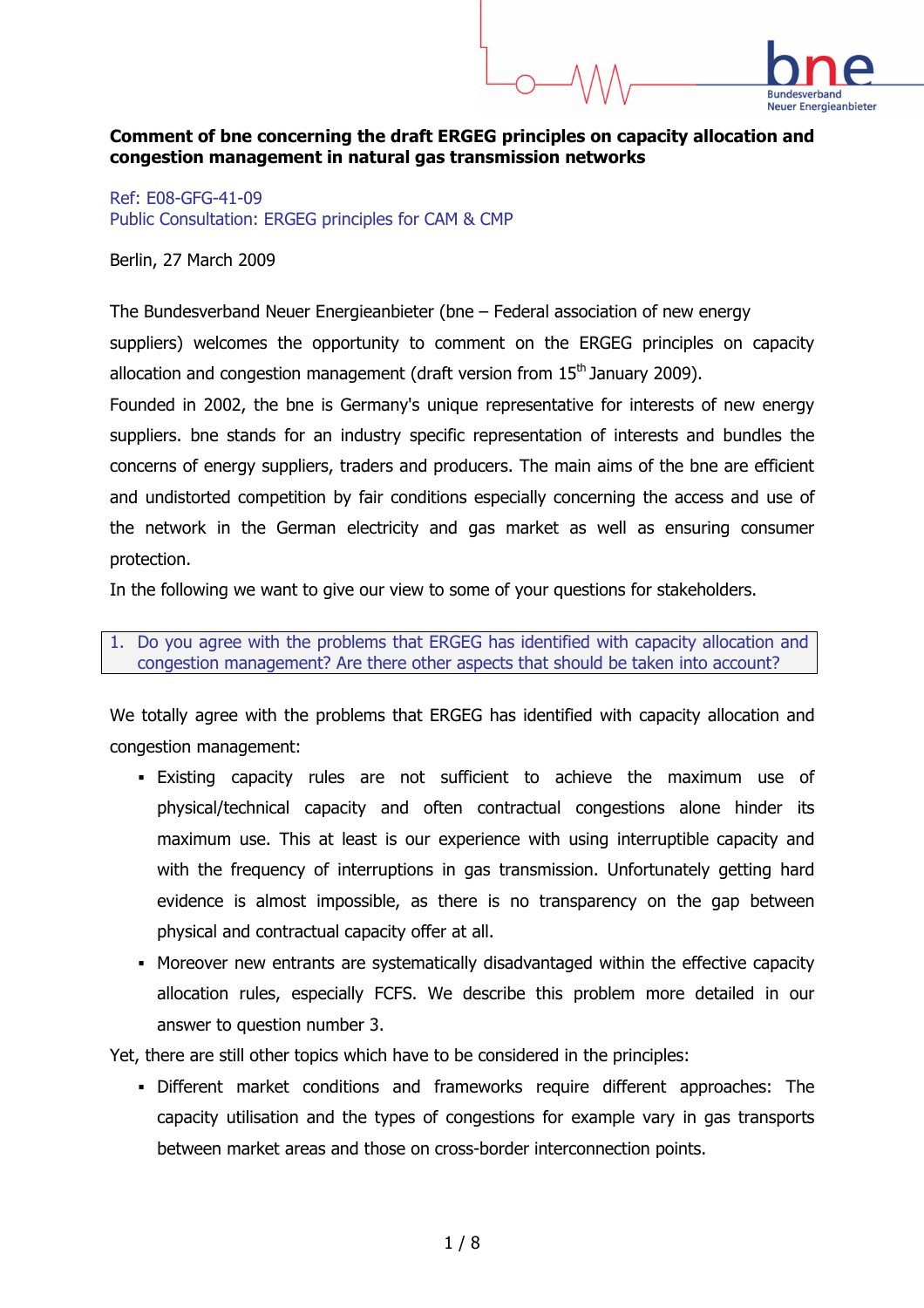

- There is no justification for the existence of market areas in Germany: They had been created along the property lines of transmission system operators, cooperation between network operators to create common market areas is still an exception.
- The liquidity of gas trading hubs or virtual trading points is varying strongly and has to be stressed further in the principles: Hence a capacity buy back mechanism is better suited to provide the market with firm capacity than by means of a restriction of renomination rights within short-term UIOLI.

We give a more detailed rationale for these statements following the answers to the next questions.

#### 2. The scope of ERGEG's principles and of the derived proposals covers bringing capacity to the market where there is currently contractual congestion. Do you agree with this approach?

We support the purpose of ERGEG's principles on CAM and CMP to excavate previously unused capacity and to provide it to the market. We consider this as an important and essential step towards further development of competition. But there should be attracted more attention to two basic parameters:

- Which type of congestion should be resolved? Are all occurring congestions physical congestions? For the conclusion see our answer to question 1.
- Which type of capacity is demanded by shippers who are especially disadvantaged by today's capacity allocation and therefore should be made better available?

Maximization of capacity supply should be the prior purpose and therefore we suggest a stronger accentuation of the principle "Increase of available capacity by commercial means", especially by a capacity buy-back mechanism.

3. In principle, European regulators consider FCFS allocation potentially discriminatory. Do you share this view? What do you think about the proposed mechanisms (OSP with subsequent pro-rata allocation or auctioning)?

We can confirm this absolutely: "First come-first served" (FCFS) is not a fair allocation methodology for entry- and exit-capacities – this is an experience which new entrants made in the German gas market with the so called market areas and at many cross-border points. FCFS favours only interests of the incumbents, which basically always booked earlier than others.

Allocation by means of auction would offer network access not at the same nondiscriminating conditions, because with that allocation mechanism only shippers with the highest willingness to pay get the capacities. If an auction process is inevitable, at least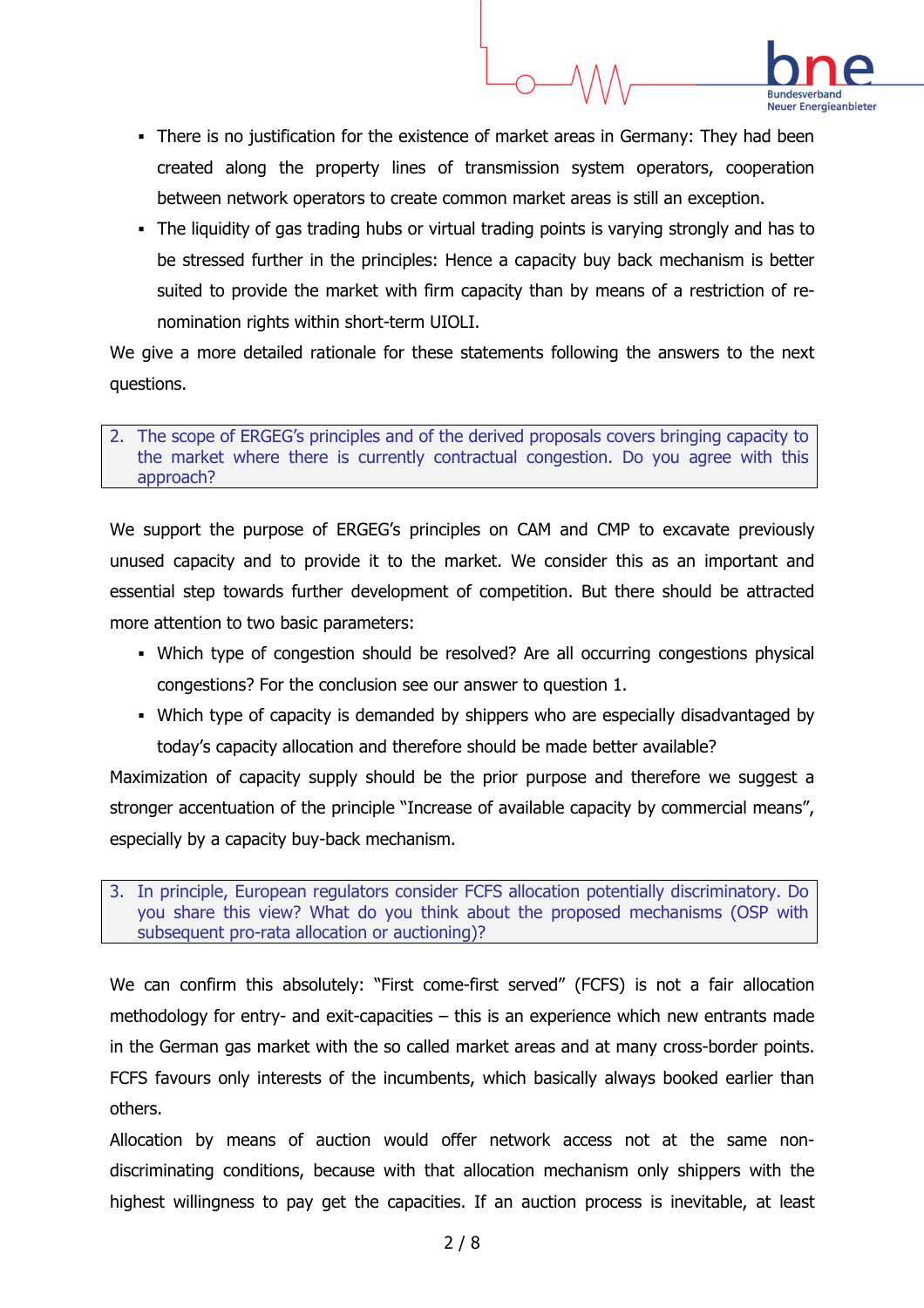

transmission system operators shall select an auction mechanism that prevents an anticompetitive overheating of prices resulting from the auction because of a possible abuse of market power. The transmission system operators shall reinvest the additional receipts from the auction in the removal of existing congestions.

Some of ERGEG's proposals require a liquid secondary market for capacities and / or liquid commercial markets. These are essential basics, which had to be created or improved to some extent by the proposals on CAM and CMP. But what happens if the level of liquidity is not high enough? In that case and in the case of implementation of pro-rata allocation, how can the shipper cover the remaining need for capacity?

#### 4. In your view, what is the future importance of the proposed capacity products (firm, interruptible, and bundled) and of the proposed contract duration (intra-day up to multiannual)?

In our view, a reasonable and demand-oriented design of capacity products will and has to play a more important role in the future. For example, in the German gas market even already existing European requirements are not implemented:

- The conditions of interruptible capacity do not reflect risk and likelihood of interruption and have a bad price-performance ratio: the price of interruptible capacity in comparison to firm capacity is too high.
- Sales discounts or lower prices for longer term capacity bookings in contrast to shorter time horizon as seasonal, monthly, weekly or day ahead products encourage the inefficiency of usage.

Hence the actual pricing of capacity products in the German gas market leads to an inefficient usage of the products and even favours capacity hording. Thus as a first step transmission system operators should implement the rules of the existing European Regulation (EC) No 1775/2005 of the European Parliament and of the council of 28 September 2005 on conditions for access to the natural gas transmission networks. Suitable incentives for transmission system operators to develop innovative procedures that are enforced by the relevant national regulatory authority could lead to a rise in efficiency. That is one way to encourage structured capacity bookings by a reasonable and structureoriented design of capacity products as a probate instrument to increase the available capacity offer.

Minimum standards and the framework of capacity product design must be subject to the national regulatory authority's approval, in detail by consultation and commitment. Especially in Germany with several market areas and transmission system operators for these market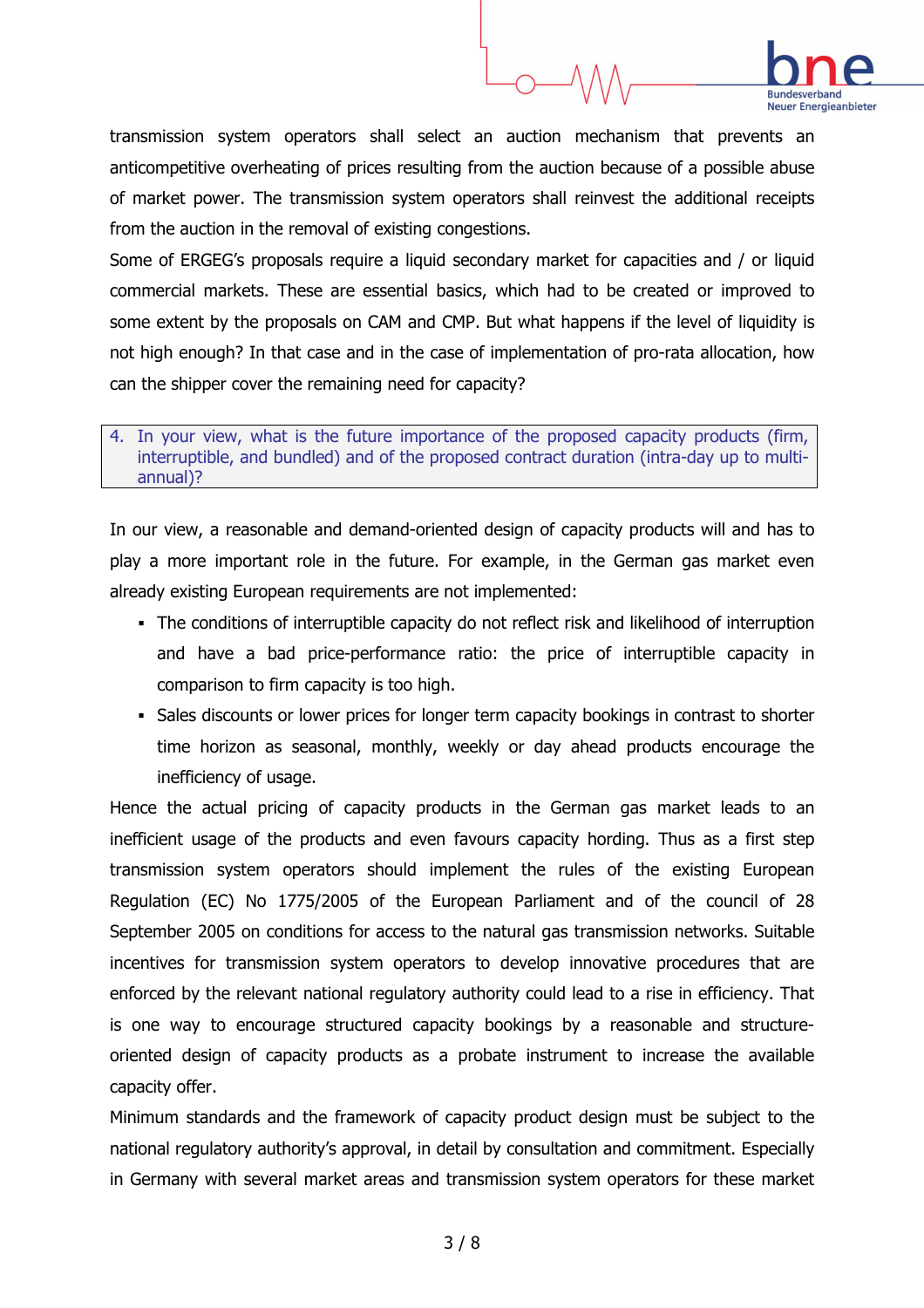

areas only the regulatory authority can carry out such a consultation in a non-discriminatory way. The provision of point G2.2 should be altered into the national regulatory authority, at least the national regulatory authority shall assume the function of coordination and settlement.

Certainly, a separation of capacity supply on fixed shares (G.2.2.1) of short-term and longterm capacity might avoid a possible hardening of the market situation. In order to develop a capacity supply according to the requirements of market participants, the transmission system operators should consider the demand of shippers for the respective capacity products – otherwise (valuable) long-term capacity could be withdrawn from the market. Prior a limitation of existing re-nomination rights (G4.1 Firm day-ahead UIOLI procedure) a liquid and functional secondary marketing platform has to be created, in order to offer shippers an appropriate and sufficient opportunity to buy and sell intra-day capacity.

## Bundled products

We agree with the draft in the guidelines: Bundling of exit and entry capacity at interconnection points is necessary and the only adequate type to offer capacities. But we would go even further in our statement: In the long-run capacity bundling should result in turning away from point-oriented capacity bookings. Shippers are – same prices for the same capacity product assumed – only interested in gas transport from one transmission system to the adjacent transmission system in the sense of crossing a border between market areas or countries. Hence the consequence must be the introduction of virtual cross border points for capacity bookings. Such a bundling of capacity at virtual cross-border interconnection-points could create more flexibility for transmission system operators in congestion management and therefore also in maximization of the firm capacity offer – without restrictions in free assignability.

## 5. What is the role of secondary capacity trading?

See our answer to question number 9.

6. How do you assess the proposed measures to enhance the availability of firm capacity and to improve short-term and long-term congestion management?

# Cooperation of transmission system operators

In our view effective capacity utilisation and enhancement of available capacity offer can only be achieved by a close cooperation between transmission system operators. Thus we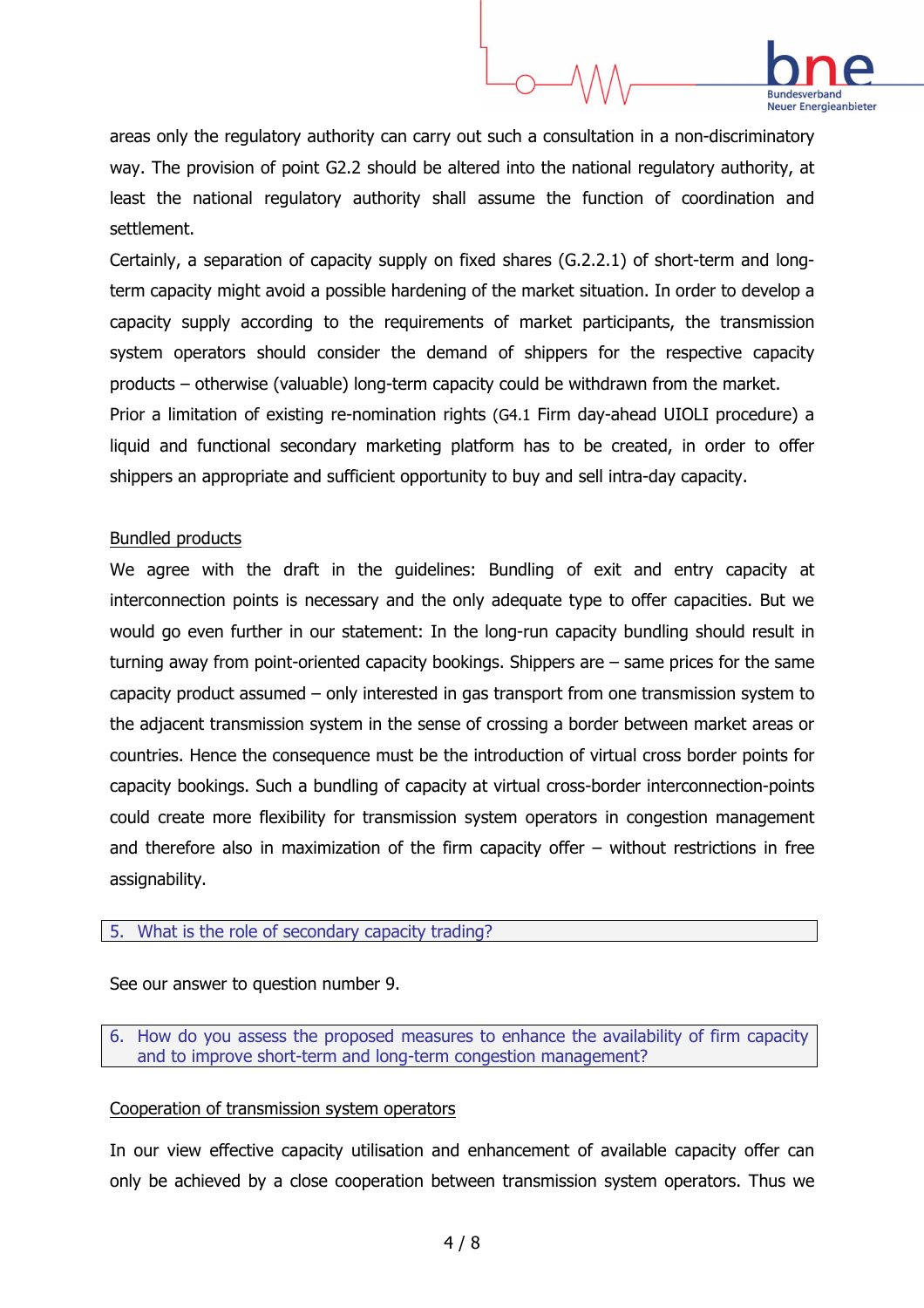# **Rundesverband Neuer Energieanbieter**

consider this principle as constitutive to achieve the aim of significant improvements. Just on the national level with the same regulation framework and practice the cooperation between transmission system operators has to be realized with regard to overall economic performance in supply without reservation, for example by a common load flow simulation or combined entry- and exit capacity in a bundle of interconnection capacity offer. As a basic principle the cooperation of transmission system operators should not end with the offer of bundled capacity, rather transmission system operators shall consider an advanced bundling of the capacity: The Introduction of virtual cross border points for capacity bookings (See also the answer to question 4).

The alignment of transmission system operators' transportation contracts, network codes, communication and other booking-related proceedings is reasonable and important. As long as there is more than one market area, the different responsible transmission system operators shall implement standardized conditions on these parameters.

## Capacity calculation and offer

See also question 9. All facts and parameters have to  $-$  instead of shall  $-$  be taken into account by transmission system operators' forecasting systems in order to maximize the amount of available firm capacity. Transmission system operators should also make a net calculation, i.e. take into account the demand in the opposite direction that could lead to a load relieving on the main flow. Whether this parameter has been taken into account in the past could not be deduced from the proposed ERGEG principles (G2.1). We believe, that the consideration of opposite direction flows in capacity allocation is reasonable and adequate. Prohibition of capacity allocation beside standard allocation mechanisms is correct and consistent. The ERGEG document misses a clear statement whether this is also valid for Open Season procedures and so excludes a capacity allocation in this way for the future.

## Emergencies and unpredictable occasions

This rule must be limited strongly on cases of "force majeure". Under these circumstances a proportional reduction of usable capacity rights is the appropriate solution, because proportional reduction does not discriminate shippers and allows fast action of the network operator. If the congestion situation lasts over a longer period of time, transmission system operators shall consider other, non-discriminating solutions in coordination with shippers. In any case transmission system operators shall inform the shippers timely and sufficiently.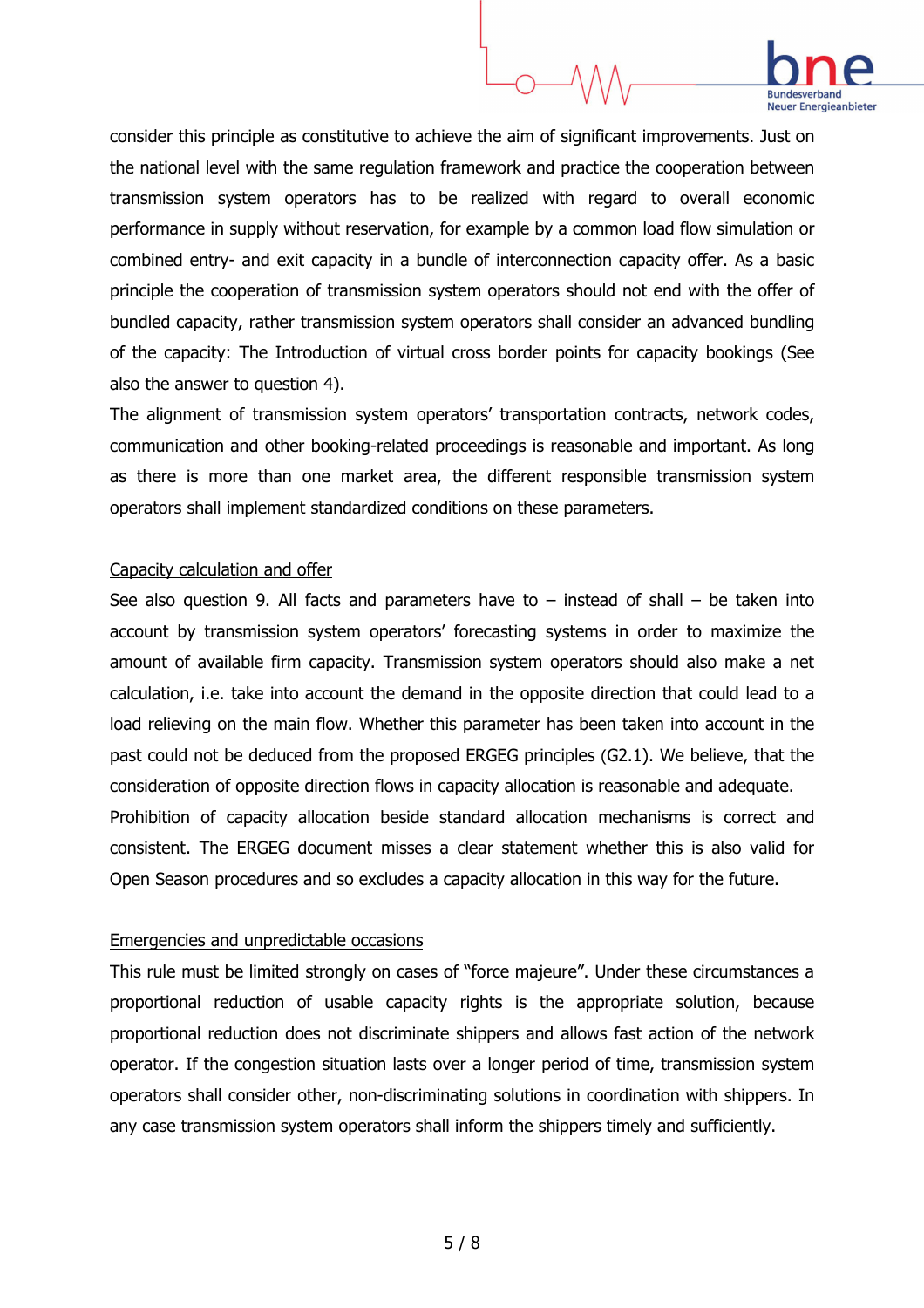#### **Incentivisation**

Well designed incentives are appropriate to generate a more efficient result than the implementation of fixed requirements. For example, national regulatory authorities should provide incentives for transmission system operators to offer as much capacity on a firm basis as possible.

### Capacity products

It is not possible to discuss capacity products without discussion the pricing for these products. See more below question 4.

### Firm day-ahead UIOLI procedure

We object to a general withdrawal of existing re-nomination rights. There are consumers of gas which need imperatively short-term flexibility in gas supply, for example flexible used gas-fired power plants. In order to meet the need for short-term flexibility and freeing up short-term capacity at the same time, we propose a suitably capacity product differentiation with different prices for capacity with and without the right of short-term re-nomination. In this way each shipper can decide for himself, whether and to what extent he uses the flexibility of the short-term re-nomination right. Our proposal would rather meet different needs of shippers for flexibility in gas transport. For example in Germany there is at heart no longer a need for intra-day adjustments in the supply of standard load profile customers after implementation of "GABi Gas". That concerns a substantial part of customers – around 50 % of gas delivering to end consumers today in Germany. Suppliers of this customer group could use the lower-priced capacity product without the option of intra-day renomination. Further advantages of product differentiation would be also an easier implementation and enforcement of this instrument.

Basically the procedure and the schedule still have to be defined: How shall provide transmission system operators the capacity from those capacity rights without re-nomination option that is not initially nominated as firm day-ahead capacity on the secondary market? The defined times have to consider also nomination procedures which proceed during normal business hours and in coordination with balancing procedures and -deadlines, trading hours and usual contract terms of nomination.

Moreover alternative nomination processes with time delay like "online flow control" have to be considered. These are essential instruments to supply very large customers in industry or generation (power plants). The use of these alternative nomination processes must be possible also in the future with new CAM and CMP rules.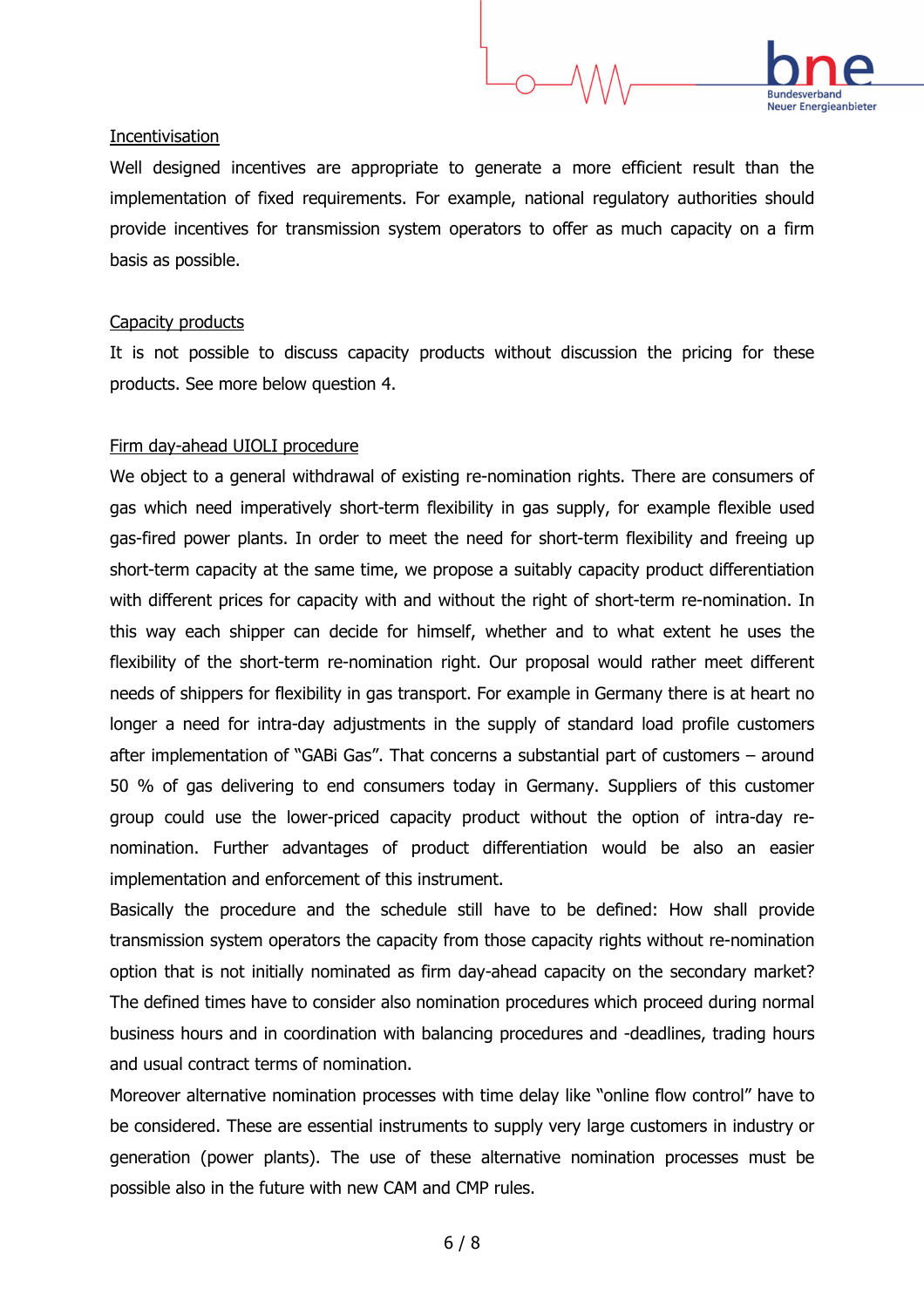

7. What are your views on the proposals? Do they address the problems? Will they lead to more effective capacity allocation methods being developed?

See below question number 6 and 8.

#### 8. Are the needs of shippers performing supply activities properly taken into account?

There is no single type of shippers and thus there are different needs with regard to the capacity offer and its conditions of access. Competing gas suppliers and new entrants have to adjust to the existing framework and market conditions and consider these in the calculation of their gas delivering offer. The possibilities for increased long-term predictability as well as flexibility in shot-term reactions can be decisive for the success of a competitor. For this reason we believe, though the proposals could improve today's situation, the needs of shippers -respective new entrants- have not been taken into account adequately.

#### 9. Are the proposed measures suitable to facilitate development of liquid gas markets?

The present ERGEG principles on CAM and CMP are certainly an important step to improve the network access in the interest of competitors and new entrants in the gas market. But in order to achieve the aim to raise the level of available firm capacity in the long run, the principle of freeing up short-term capacity and offer it on the secondary market will not contribute to this aim. In our view the key element for a further development is the availability of more long-term capacities. Especially a new entrant needs the certainty to obtain firm capacity on the base of clear rules and calculable conditions.

Furthermore an effective and extensive trade with unused capacity in the secondary market is only possible between liquid markets or market areas. Therefore changes with the single focus on the conditions of promotion of the secondary capacity trade are not appropriate to achieve the designated effect. Hence we suggest to give more attention on the enhancement of primary capacities: The development of a capacity buy-back mechanism and the implementation of capacity products for the usage of structured capacity bookings. These would show the highest potentials with regard to improvements.

### Capacity buy-back mechanism

The draft of ERGEG principles contains the obligation of transmission system operators to develop capacity buy-back mechanisms as commercial means in a row of other instruments to enhance available capacity. We consider this as a central and very important instrument